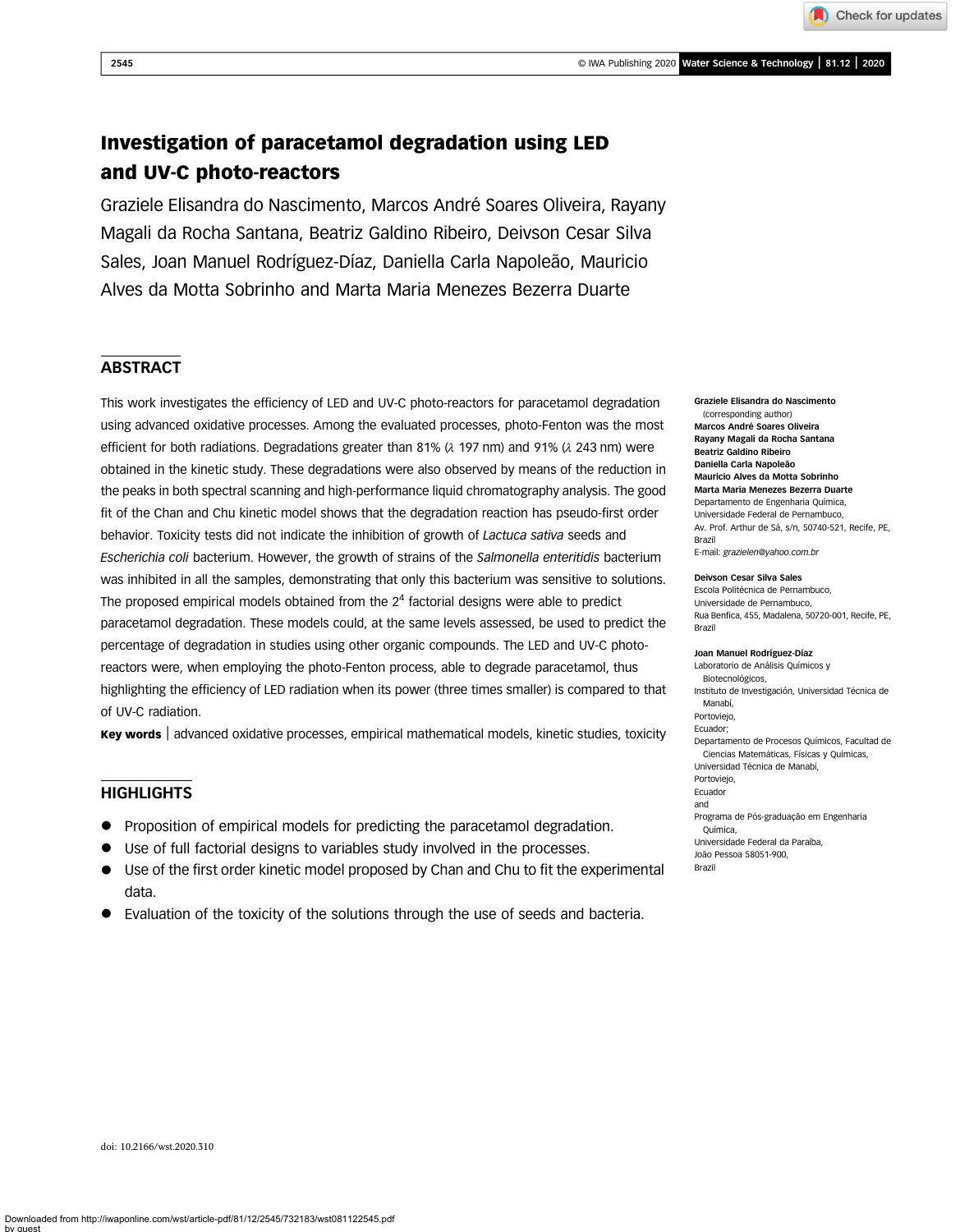# GRAPHICAL ABSTRACT



# **INTRODUCTION**

The worldwide consumption of pharmaceutical compounds has increased noticeably in recent years [\(Lessa](#page-12-0) et al. 2018), making the detection of these compounds in the environment increasingly frequent. According to [Comber](#page-12-0) et al.  $(20I8)$ , as several drugs are already being detected in surface water at different concentrations, several countries are beginning to monitor the cycle of active pharmaceutical inputs.

Water becomes polluted by pharmaceutical compounds as a result of: the inefficient treatment of effluents originating from the pharmaceutical industry and hospitals (drugs or metabolites released and excreted in patients' urine); or drugs that are released without use into the sewage system, and the use of antibiotics and hormones in cattle [\(Feier](#page-12-0)  $et$  al.  $2018$ ).

The main classes of drugs most commonly found in the environment are antibiotics, analgesics, antiepileptics, antipsychotics, antiretrovirals and insulin analogues [\(Beek](#page-12-0) [et al.](#page-12-0) 2016). One drug that is widely used as an analgesic and antipyretic for humans is Paracetamol (4-acetaminophen). This compound and its metabolites have already been found in surface water, wastewater and drinking water worldwide (Wu [et al.](#page-13-0) 2012). Although studies indicate that the drugs are found in low concentrations in the environment, these compounds may be present in concentrations of milligrams per liter (mg $L^{-1}$ ) in the receiving surface waters near pharmaceutical industries facilities ([Serpone](#page-13-0)  $et$  al. 2017).

The presence of paracetamol and other drugs in the water poses a threat to health and the environment. This is owing to their toxicity, bioaccumulation in living organisms and resistance to biological degradation processes (Feier *[et al.](#page-12-0)* 2018). The damage that these compounds may cause to living organisms and the environment, along with the inadequacy of the treatment techniques applied in conventional wastewater treatment plants, have led to the study of methods that are efficient for degradation of these compounds ([Prasse](#page-13-0) et al. 2015).

In this context, advanced oxidative processes (AOP) are consolidated to be an efficient form of treatment for persistent organic pollutants (Lee  $et$  al. 2016). Among the AOP, those that occur in the presence of light, the so-called photolytics, stand out due to their applicability in treating these types of pollutants. Some of these photolytic processes have already been used in the degradation of pharmaceutical products, such as photoperoxidation  $(UV/H<sub>2</sub>O<sub>2</sub>)$ , photo-Fenton and heterogeneous photocatalysis ([Lofrano](#page-13-0) [et al.](#page-13-0) 2017; [Kanakaraju](#page-12-0) et al. 2018; [Kowalska](#page-12-0) et al. 2020).

The use of photolytic reactors in degradation processes by AOP offers, as advantages, the use of multiple lamps (equipped in series or in parallel), the possibility to control the power of the light sources, the desired reaction time, the present atmosphere and the application of agitation or not. In addition, it ensures that the reaction species present in the reactor completely absorb the light irradiations used during the process [\(Katic](#page-12-0) et al. 2018; [Nguyen & Wu](#page-13-0) 2018; [Russo](#page-13-0)  $et$  al. 2019).

Of the different types of light source used in photolytics reactors for photodegradation processes, light emitting diodes (LEDs) can act as an alternative to conventional light sources owing to the fact that they require less energy and have a long service life ([Xiong](#page-13-0) et al. 2020; [Zhong](#page-13-0) et al. ). They also have the following advantages: low heating time; they do not require a special circuit; they are more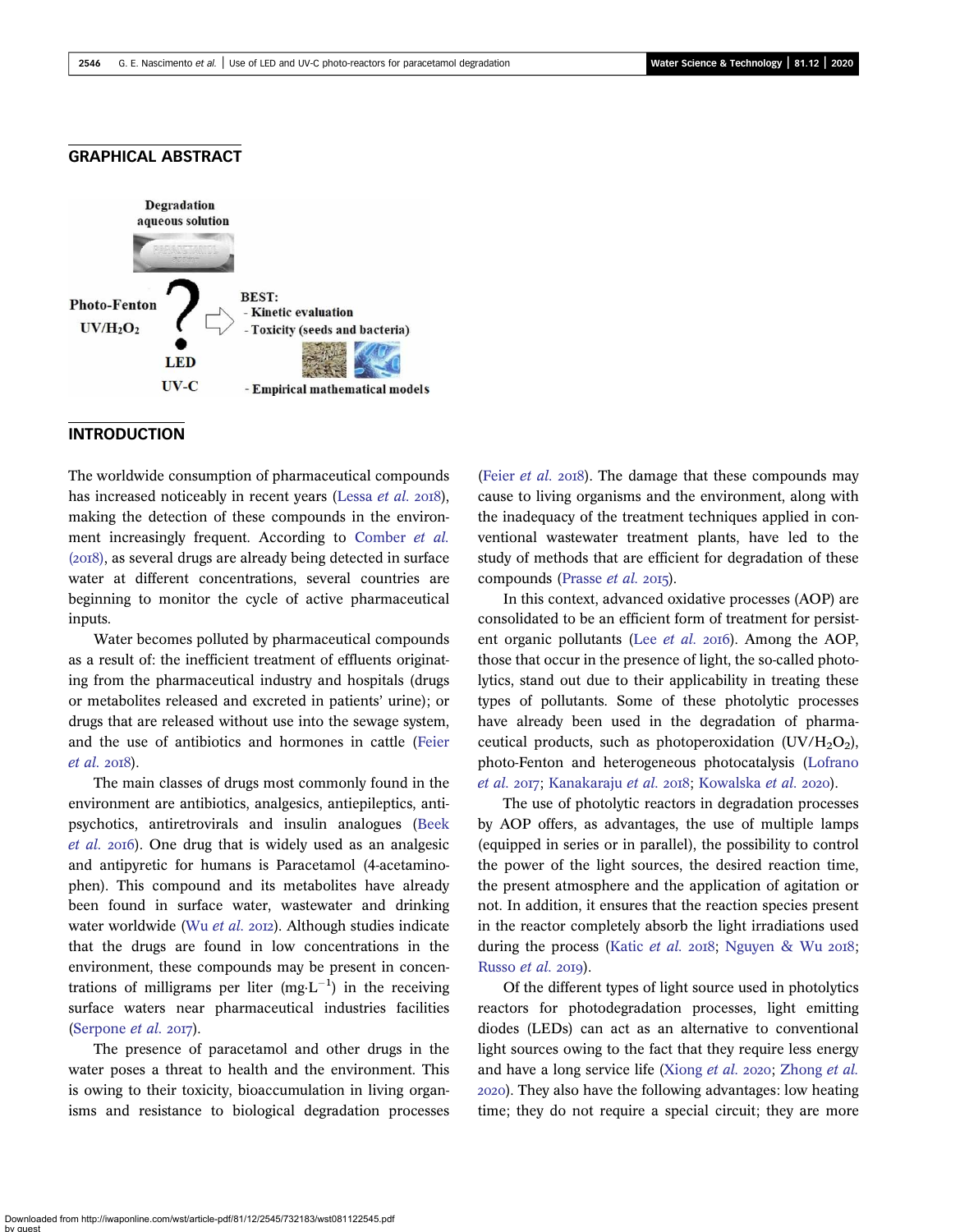compact and they have no mercury disposal problems [\(Seidmohammadi](#page-13-0) et al.  $2018$ ). [Wang](#page-13-0) et al.  $2019a$ ,  $2019b$ ).

When evaluating AOP processes, the study of toxicity is also of paramount importance, because if the organic contaminate is partially mineralized, it can be oxidized to other more biologically active or more toxic species, thus implying even more environmental hazards ([Kanakaraju](#page-12-0)  $et$  al.  $2018$ ).

In addition to toxicity studies, it is also necessary to evaluate the influence of parameters on the efficiency of the degradation process. According to [Villota](#page-13-0) *et al.* ( $2018$ ), some parameters that can influence the photo-Fenton process are the pH, the light intensity and the concentrations of hydrogen peroxide  $(H_2O_2)$ , and iron ions  $(Fe^{2+})$ . In this context, the proposition of empirical mathematical models is interesting, since they make it possible to predict the percentage of degradation of the contaminant as a function of the variables involved in the process. However, the analysis and estimation of these variables are necessary to enable their use in ideal conditions [\(Cabrera Reina](#page-12-0) et al. 2015).

The objective of this work was to compare the efficiency of LED and UV-C photo-reactors for paracetamol degradation when using the photo-peroxidation and photo-Fenton processes. Therefore, the behavior of the kinetic evolution of degradation and the toxicity of the compounds were evaluated before and after treatment with AOP processes through the use of seeds and bacteria. In addition, empirical mathematical models were proposed to predict paracetamol degradation, based on the results of the  $2<sup>4</sup>$ full factorial designs and taking into account the behavior of the variables involved in the processes.

# MATERIALS AND METHODS

# Drug and reagents

The active ingredient of the drug paracetamol (lot: 18J24- B002-040227) was provided by the local handling pharmacy and used in the preparation of the stock solution (100  $mg \cdot L^{-1}$ ). Dilutions were made from this solution in order to obtain the working solution (10 mg $\text{L}^{-1}$ ) and to construct the analytical curves.

All the reagents used in this study were of the highest purity and were used without any purification. The source of iron was ferrous sulfate heptahydrate (FeSO<sub>4</sub>.7H<sub>2</sub>O, 99.98% purity, Vetec), while the oxidizing agent was hydrogen peroxide  $(H_2O_2, 30\% \text{ v/v}, \text{Modern Chemistry},$ standardized). The pH of the solutions was adjusted using  $H_2SO_4$  1.0 mol $L^{-1}$  (97% purity, Merck) with the aid of a pH meter (Quimis, Q400AS).

# Analytical methodology

### Spectrophotometry ultraviolet/visible (UV/Vis)

The drug working solution (10.0 mg $\cdot$ L<sup>-1</sup>) was subjected to spectral scanning between 190 and 1,100 nm, at different pH values, in order to assess whether there was a peak displacement (Figure 1).

Figure 1 shows two wavelengths  $(\lambda)$  at 197 and 243 nm, which are attributed to the  $\pi$ -π $*$  transitions of the aromatic ring and to the π-π<sup>\*</sup> transitions of the carbonyl group, respectively. It is also observed that there was no displacement of the  $\lambda$  studied as a function of the initial pH of the solution.

In this way, it was possible to construct the analytical curves, which presented a limit of detection (LD) of 0.05 mg·L<sup>-1</sup>, limit of quantification (LQ) of 0.20 mg·L<sup>-1</sup>, with coefficient of variation (CV) of 2.30% and correlation coefficient of 0.99.

### High-performance liquid chromatography (HPLC)

In order to evaluate the efficiency of the process, paracetamol degradation was also monitored after 60, 120 and 180 min of treatments using HPLC (Shimadzu) equipped with a reverse mode Ultra C18 column  $(5 \mu m, 250 \text{ mm} \times$ 4.6 mm) and a UV detector (SPD-20A), set at 243 nm. The mobile phase used was a mixture of acetonitrile/water acidified with  $0.1\%$  acetic acid  $(50/50 \text{ v/v})$ . The furnace



Figure 1 | Spectral scanning of paracetamol solution at different pH.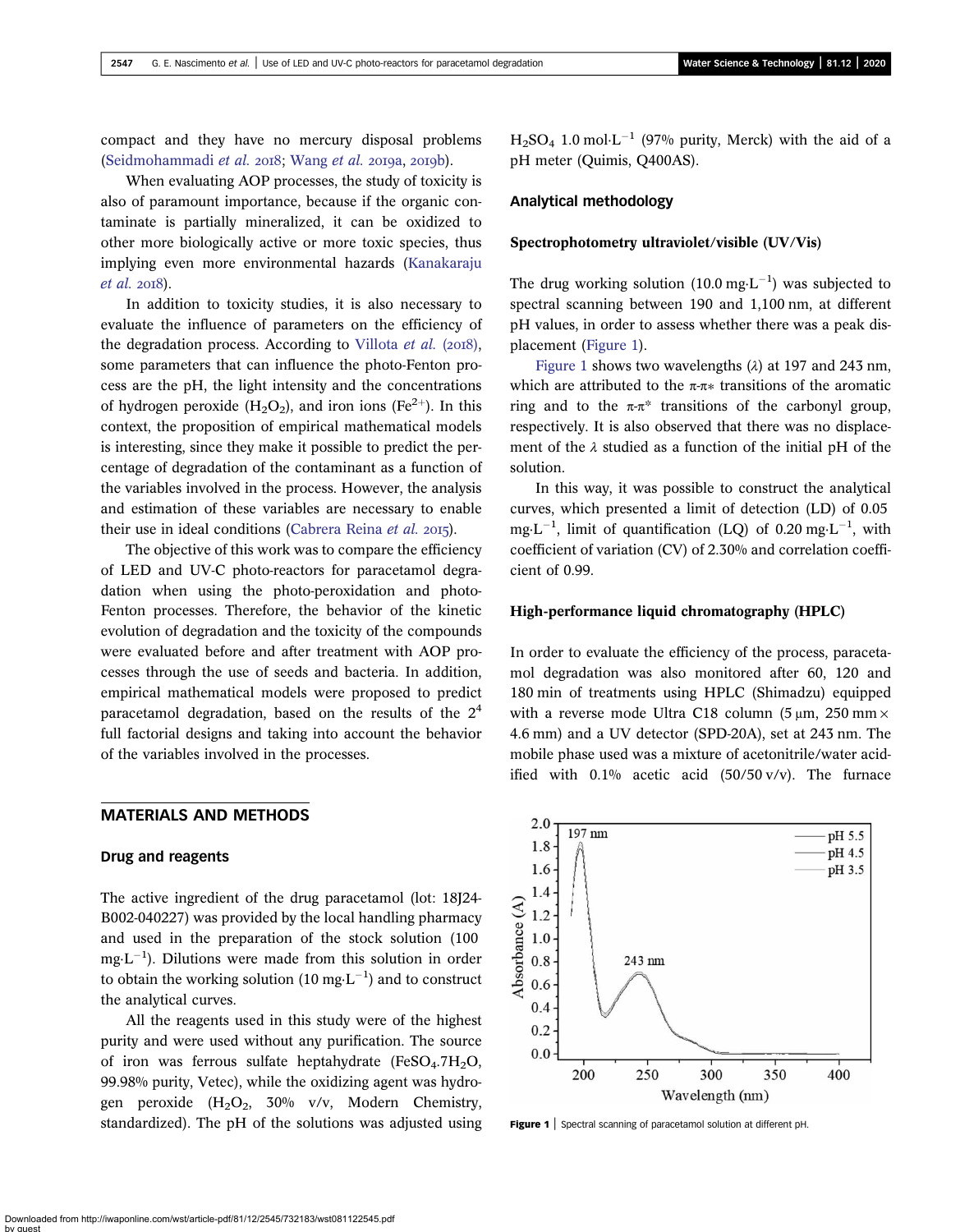temperature of the equipment was maintained at  $40 \pm 1$  °C with a flow of 0.9 mL $\cdot$ min<sup>-1</sup> and a pressure of 104 kgf $\cdot$ cm<sup>-2</sup>.

# Photo-reactors

In this work two benchtop photolytic reactors were used. To build the LED photo-reactor, a wooden box with a lid was used, because, according to [Crittenden](#page-12-0)  $et$  al. (2012), photolytic reactors must be designed in order to ensure that all light sources used in the processes remain inside the reactor, in order to be absorbed by the species under study.

The photo-reactor was equipped with three LED lamps, arranged in parallel at the bottom of the cover, with a full power of 30 W and a photon emission of  $3.9 \times$  $10^6$  uW·cm<sup>-2</sup> in the visible range and  $28$  uW·cm<sup>-2</sup> in the UV-A/UV-B range. After construction of the reactor, it was coated with aluminum foil, aiming at greater radiation effi-ciency, as observed by [Khan & Tahir \(](#page-12-0)2019). The schematic drawing of the LED photo-reactor can be seen in Figure 2.

The UV-C photo-reactor, described and used by [Zaidan](#page-13-0)  $et al. (2017a)$  $et al. (2017a)$ , was equipped with three UV-C lamps, arranged in parallel, with a total power of 90 W and a photon emission of  $17.8 \text{ W} \cdot \text{m}^{-2}$ .

# Preliminary study

In order to select the most efficient system (AOP/radiation) as regards paracetamol degradation, the photo-peroxidation and photo-Fenton processes were initially tested using the two photo-reactors described above.

The experiments were conducted at  $25 \pm 1$  °C at 120 min using: an iron concentration ( $[Fe] = 1.0$  mg·L<sup>-1</sup>); a hydrogen peroxide concentration  $([H_2O_2] = 27.0 \text{ mg} \cdot \text{L}^{-1});$ pH 5.5 (natural solution) for the photo-peroxidation process and pH 3.5 for the photo-Fenton process. The experiments were carried out by employing 100 mL capacity beakers to which 50 mL of the drug solution  $(10 \text{ mg} \cdot \text{L}^{-1})$  were added. These conditions were selected on the basis of studies by [Monteiro](#page-13-0) et al. (2018) and [Santos](#page-13-0) et al. (2020), who investigated the degradation of the nimesulide, ibuprofen, ketoprofen, meloxicam and tenoxicam drugs using the photo-Fenton process.

### Kinetic evaluation of paracetamol degradation

The kinetic study was evaluated by means of paracetamol degradation and the experiments were carried out in: 10;



**Figure 2** Schematic drawing of the LED photo-reactor (measurements in cm).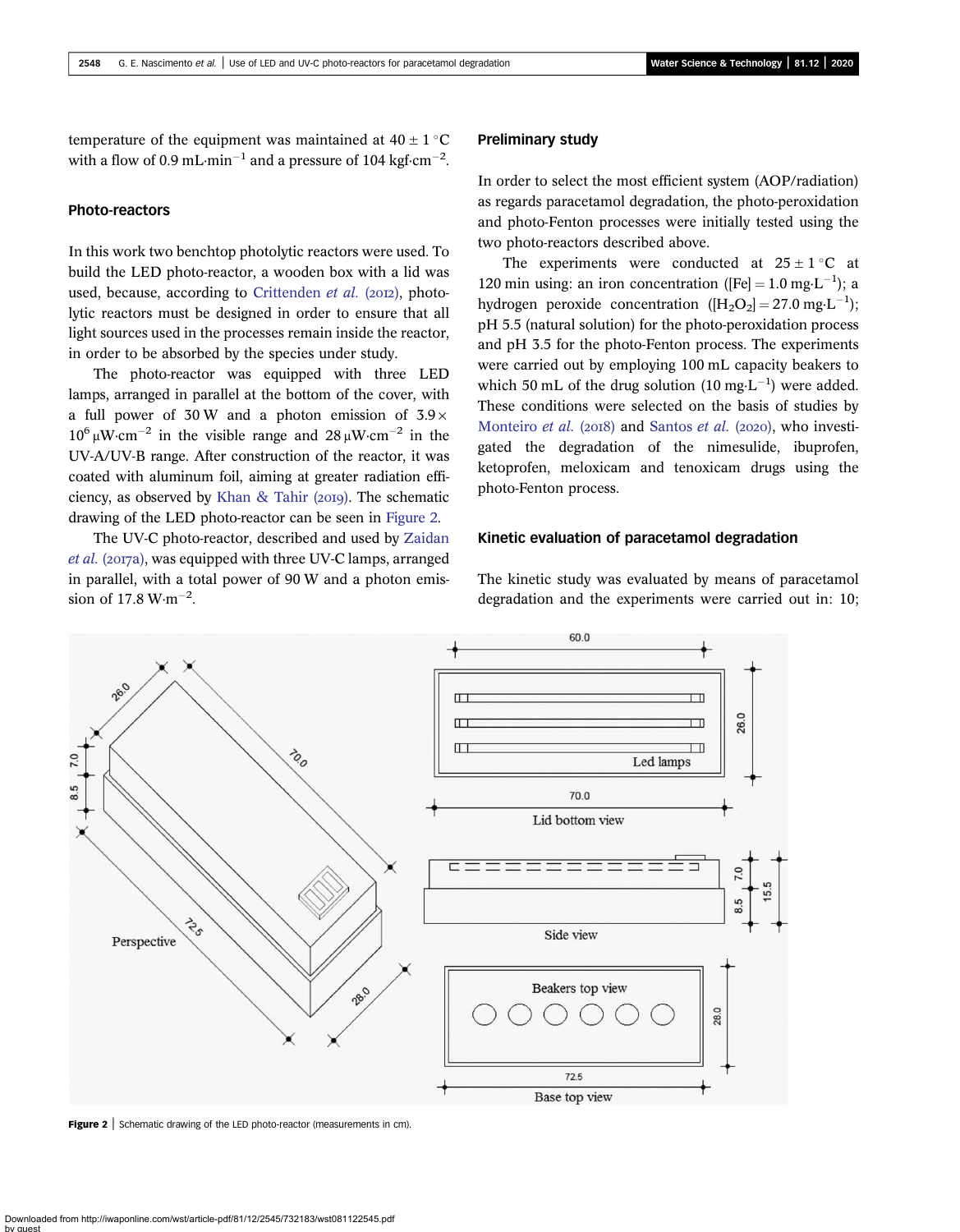20; 30; 45; 60; 90; 120; 150 and 180 min. The assays were performed using the most efficient systems, at a temperature of  $25 \pm 1$  °C, using 100 mL capacity beakers, to which 50 mL of the drug solution were added. In addition, the kinetic evolution was monitored by means of spectral scanning in the range between 190 and 400 nm from 60 min onward.

The Chan and Chu model (Chan  $&$  Chu 2003) is currently being applied to describe the behavior of the kinetic evolution of drug degradation through the use of advanced oxidative processes. [Santos](#page-13-0) *et al.* (2020) used this model to evaluate the degradation kinetics of the drugs ketoprofen, meloxicam and tenoxicam via the photo-Fenton process. [Santana](#page-13-0) et al. (2019) made use of this model in the study of the photocatalytic oxidation of clozapine. This kinetic model, presented in Equation (1), was then adjusted to the experimental data.

$$
C = C_0 \left( 1 - \frac{t}{\rho + \sigma t} \right) \tag{1}
$$

in which: *C* is the concentration of the drug (mg·L<sup>-1</sup>) after a time t (min) and  $C_0$  is the initial concentration of the drug (mg·L<sup>-1</sup>). The parameters  $\rho$  and  $\sigma$  represent the reactional kinetics (min) and the oxidation capacity of the system (dimensionless), respectively.

The derivation of Equation (1) with time allows us to obtain Equation (2):

$$
\frac{dC/C_0}{dt} = \frac{-\rho}{(\rho + \sigma t)^2} \tag{2}
$$

According to Chan & Chu  $(2003)$ , the higher the ratio  $1/\rho$  (t = 0), the faster the initial degradation of the compound studied. When t tends toward infinity, the value of the constant  $1/\sigma$  equals the maximum oxidation capacity of the process at the end of the reaction.

Kinetic modeling was performed using a non-linear regression method (minimum squares method), employing Origin software (Version 8.0). The results of the adjustment were evaluated through the use of the linear regression coefficients  $(R<sup>2</sup>)$ .

The concentration of residual hydrogen peroxide was determined using a semi-quantitative colorimetric method with MQuant Test Strips (Merck). The test was performed at the end of the reaction kinetics experiment (180 min).

# Toxicity study

# Seed toxicity

The toxicity tests were performed under the same conditions as those employed in the kinetic study after 180 min for the most efficient systems. The toxicity evaluation consisted of the exposure of lettuce seeds (Lactuca sativa) to paracetamol solution before and after treatments. The assays were performed in triplicate, according to the methodology pro-posed by [Zaidan](#page-13-0) et al. (2017b).

After the period of the test, the number of seeds that had germinated in the positive and negative controls was evaluated, and compared to the quantity that had germinated in the samples on each plate. Root growth was later observed, the size of whose radicles was measured with the aid of a pachymeter. The relative growth (RGI) and germination (GI) indices, provided in Equations (3) and (4), respectively, were, therefore, calculated and the results were evaluated according to [Young](#page-13-0) et al. (2012).

$$
RGI = \frac{RLS}{RLC} \tag{3}
$$

$$
GI = RGI \frac{(GSS)}{(GSC)}
$$
\n<sup>(4)</sup>

in which: RLS is the total root length of the sample, RLC is the total root length in the negative control, GSS is the number of germinated seeds in the sample, and GSC is the number of germinated seeds in the negative control.

In order to better evaluate the toxicity of the compound under study, another study was carried out with two bacteria under the same conditions as those employed in the seed test.

# Bacterial toxicity

With regard to the bacterial toxicity, the Escherichia coli UFPEDA 224 and Salmonella enteritidis UFPEDA 414 bacteria were cultured in a Mueller Hinton agar medium (MHA) at  $36^{\circ}$ C. The colonies were subsequently resuspended in sterile saline solution (NaCl  $0.15 \text{ mol} \cdot \text{L}^{-1}$ ) and adjusted turbidimetrically at a wavelength of 600 nm  $(OD<sub>600</sub>)$  to obtain a suspension equivalent to  $10<sup>5</sup>$  colony forming units (CFU) per mL. The samples were filtered on  $13$  mm  $\times$  0.22  $\mu$ m sterile PVDF syringe filters. The assays were performed with the drug solution before and after treatments, as described by [Nascimento](#page-13-0)  $et$   $al.$  (2018).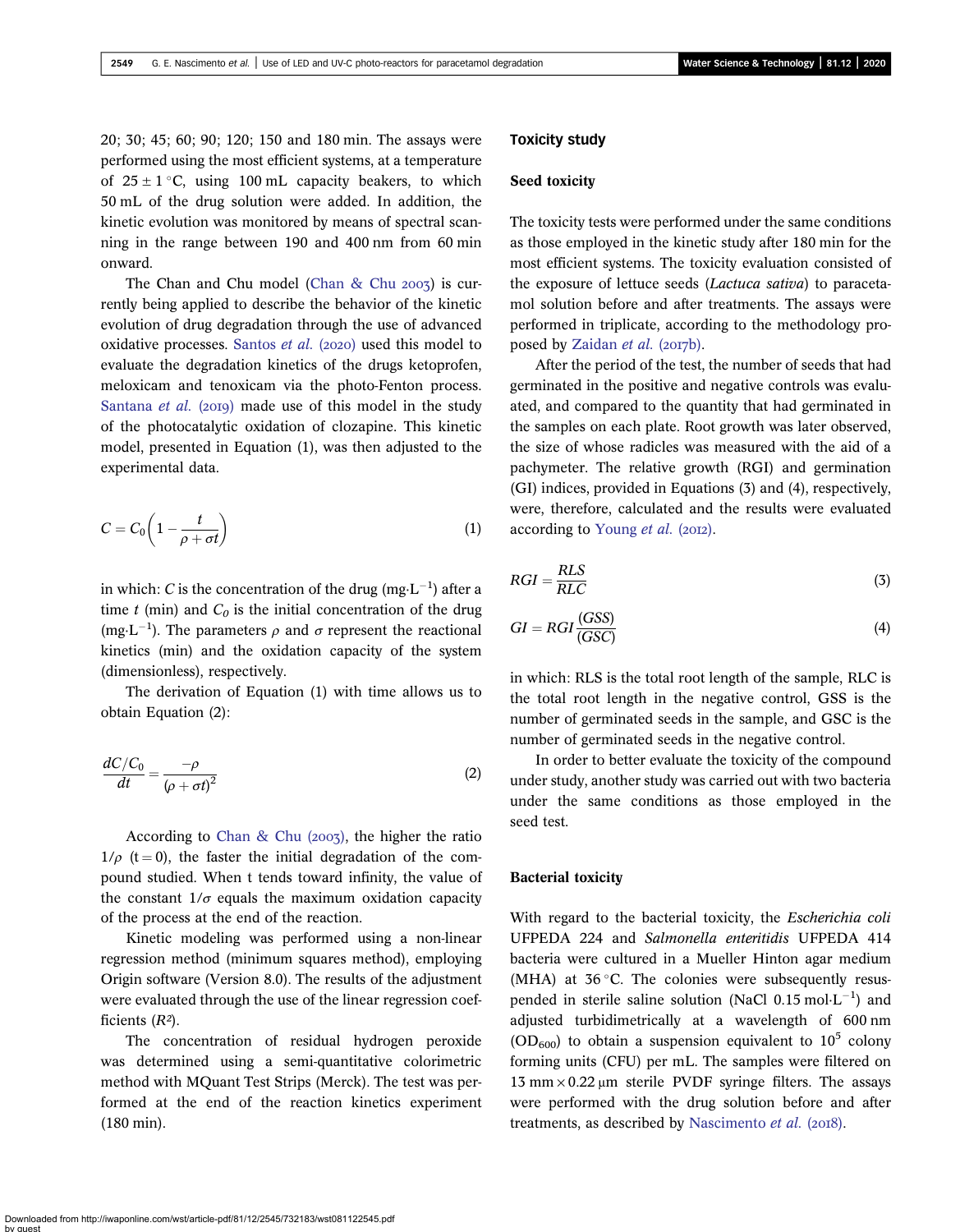It is important to note that Escherichia coli has been used as a bioreporter for the development of new ecotoxico-logical tests. [Robbens](#page-13-0) *et al.* (2010) point out that the use of this bacterium as a bioindicator brings a sensitive and specific response, quickly. The authors further state that the use of 96-well microtiter is ideal for assessing the toxicity of a given sample.

### Complementary analyses

The evaluation of the systems used in paracetamol degradation was complemented by analyzing the solutions before and after treatments for each of the parameters: conductivity, dissolved oxygen (DO), chemical oxygen demand (COD) and biochemical oxygen demand (BOD). The DO, COD and BOD analyses were carried out according to the 4500G, 5220D and 5210B methodologies described in Standard Methods for the Examination of Water and Wastewater, respectively [\(APHA](#page-12-0) 2012).

# Empirical mathematical model to predict paracetamol degradation

2<sup>4</sup> full factorial designs with a central point were performed with the objective of proposing an empirical model with which to predict the percentage of paracetamol degradation as a function of the variables involved in the processes (photo-Fenton with UV-C and LED radiations). With regard to the photo-Fenton/UV-C system, the variables whose influence on the process was evaluated were  $[H_2O_2]$  $(27.0; 40.0 \text{ and } 53.0 \text{ mg} \cdot \text{L}^{-1})$ , [Fe]  $(0.5, 0.75 \text{ and } 1.0 \text{ mg} \cdot \text{L}^{-1})$ , pH (3.5, 4.5 and 5.5) and time (30, 60 and 90 min). Based on the results of this planning, the variables studied for the photo-Fenton/LED system were  $[H_2O_2]$  (27.0; 40.0 and 53.0  $mg \cdot L^{-1}$ ), [Fe] (0.5, 0.75 and 1.0 mg $\cdot L^{-1}$ ), time (30, 60 and 90 min) and power (10, 20 and 30 W). The response used to evaluate the efficiency of the process employed was the percentage of degradation of the drug. The tests were performed in random order and the central point in triplicate, totaling 19 experiments. The experiments were conducted at  $25 \pm 1$  °C in a period of 60 min, using 50 mL of the solution in the concentration of 10 mg $L^{-1}$  of the drug.

Paracetamol degradation by factorial design was assessed using a two-way analysis of variance (ANOVA), using the Statistica software 10.0, and considering the linear (L) and quadratic (Q) effects to a confidence level of 95%. The profiles of each of the variables studied were obtained for each  $\lambda$  using the Desirability function and an empirical mathematical model was then proposed, using the behavior of these variables as a basis.

# RESULTS AND DISCUSSION

# Preliminary study

The results of the paracetamol degradation obtained using the photo-peroxidation and photo-Fenton processes with LED and UV-C radiations are included in the supplementary material (Table S1).

### Kinetic evaluation of paracetamol degradation

The kinetic evaluation was carried out under the following conditions:  $[H_2O_2]$ : 27.0 mg·L<sup>-1</sup>; [Fe]: 1.0 mg·L<sup>-1</sup>; pH: 3.5, for the two systems (photo-Fenton/LED and photo-Fenton/UV-C). [Figure 3](#page-6-0) shows the fits of experimental data to the Chan and Chu kinetic model, relative to the decay of the  $C/C_0$  ratio during the oxidation process of the groups that are absorbed in the  $\lambda$  of 197 and 243 nm of the paracetamol molecule.

Figure  $3(a)$  and  $3(c)$  make it possible to verify that, after 90 and 120 min of treatment using the photo-Fenton/UV-C and photo-Fenton/LED systems, respectively, there was no significant difference in the degradation of paracetamol under the conditions studied. The degradations obtained for the photo-Fenton/UV-C system were 82 and 94% for groups absorbed in the  $\lambda$  of 197 and 243 nm, respectively. In the case of the photo-Fenton/LED system, the degradation values were 81 and 91%, respectively. It is important to stress that the total power of the LED photo-reactor is three times lower than the total power of the UV-C photo-reactor, thus demonstrating the potential of using LED radiation.

[Villota](#page-13-0) *et al.* (2016) investigated the application of the photo-Fenton process with a UV lamp (150 W) for the degradation of paracetamol  $(100 \text{ mg} \cdot \text{L}^{-1})$  and obtained 100% degradation after 40 min. However,  $[H_2O_2]$  of  $220 \text{ mg} \cdot \text{L}^{-1}$  and [Fe] of 20 mg $\text{L}^{-1}$  were used, which are much greater quantities than those used in this work. Moreover, the power employed was five times greater than that used in this work (LED radiation).

It is important to stress those high concentrations of  $[H_2O_2]$  and high power lamps result in increased operating costs for the treatment. Excess iron can make the solution cloudy, thus inhibiting the absorption of radiation by the contaminant.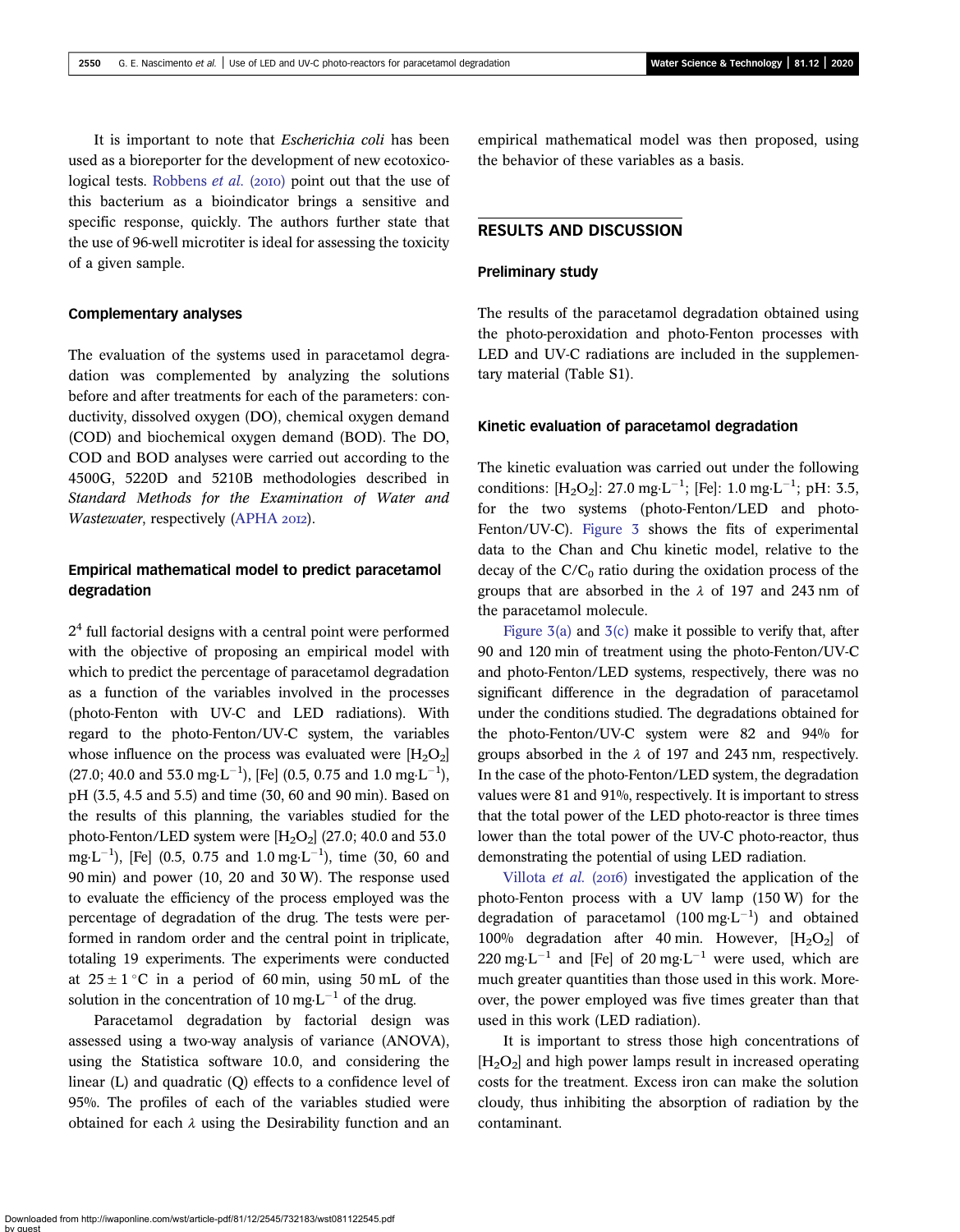<span id="page-6-0"></span>

Figure 3 | Kinetic evaluation of paracetamol degradation by photo-Fenton/LED and photo-Fenton/UV-C systems: (a) and (c) adjusting the kinetic model; (b) and (d) residual graphs, respectively.

Upon analyzing Figure 3(b) and 3(d), it will be noted that the residual distribution was shown to be random with low values  $(± 0.001)$ , indicating a good adjustment of the experimental values to those calculated by the Chan & Chu model  $(2003)$ , which can be confirmed by the values of the coefficients of linear regression presented in Table 1. This good fit indicates that the degradation of paracetamol has pseudo-first order behavior. The other kinetic parameters of the oxidation reaction obtained from Equations (1) and (2) can be observed in Table 1.

#### Table 1 | Kinetic parameters

| System<br>$\lambda$ (nm) | <b>Photo-Fenton/LED</b> |              |      | <b>Photo-Fenton/UV-C</b> |              |      |
|--------------------------|-------------------------|--------------|------|--------------------------|--------------|------|
|                          | $1/\rho^a$              | $1/\sigma^b$ | r    | 1/p <sup>a</sup>         | $1/\sigma^b$ |      |
| 197                      | 0.013                   | 1.10         | 0.99 | 0.017                    | 1.00         | 0.98 |
| 243                      | 0.018                   | 1.12         | 0.99 | 0.028                    | 1.02         | 0.99 |

 $1/\rho^a$ : the initial rates;  $1/\sigma^b$ : the maximum oxidation capacity.

Table 1 shows that the initial removal rate  $(1/\rho)$  was higher for the wavelength of 243 nm in the case of both systems, and obtained a faster decrease ratio of this compound, which is confirmed by Figure  $3(a)$  and  $3(c)$ . The maximum oxidation capacity of the system  $(1/\sigma)$  was similar for all the  $\lambda$  studied. The values of  $1/\rho$  and  $1/\sigma$ were in the same order of magnitude for both of the systems evaluated.

Spectral scanning in the range of 190–400 nm of the kinetic study samples from 60 min onward was then performed, which is presented in [Figure 4](#page-7-0).

In Figure  $4(a)$  and  $4(b)$ , it is possible to observe a gradual reduction in the peak amplitude with regard to the  $\lambda$  of 197 nm for both the systems studied; however, the photo-Fenton/UV-C system was able to reduce the amplitude of that peak more rapidly. The peak representing the  $\lambda$  of 243 nm disappeared after 60 min of treatment when using the photo-Fenton/UV-C system and after 90 min in the case of the photo-Fenton/LED system. The formation of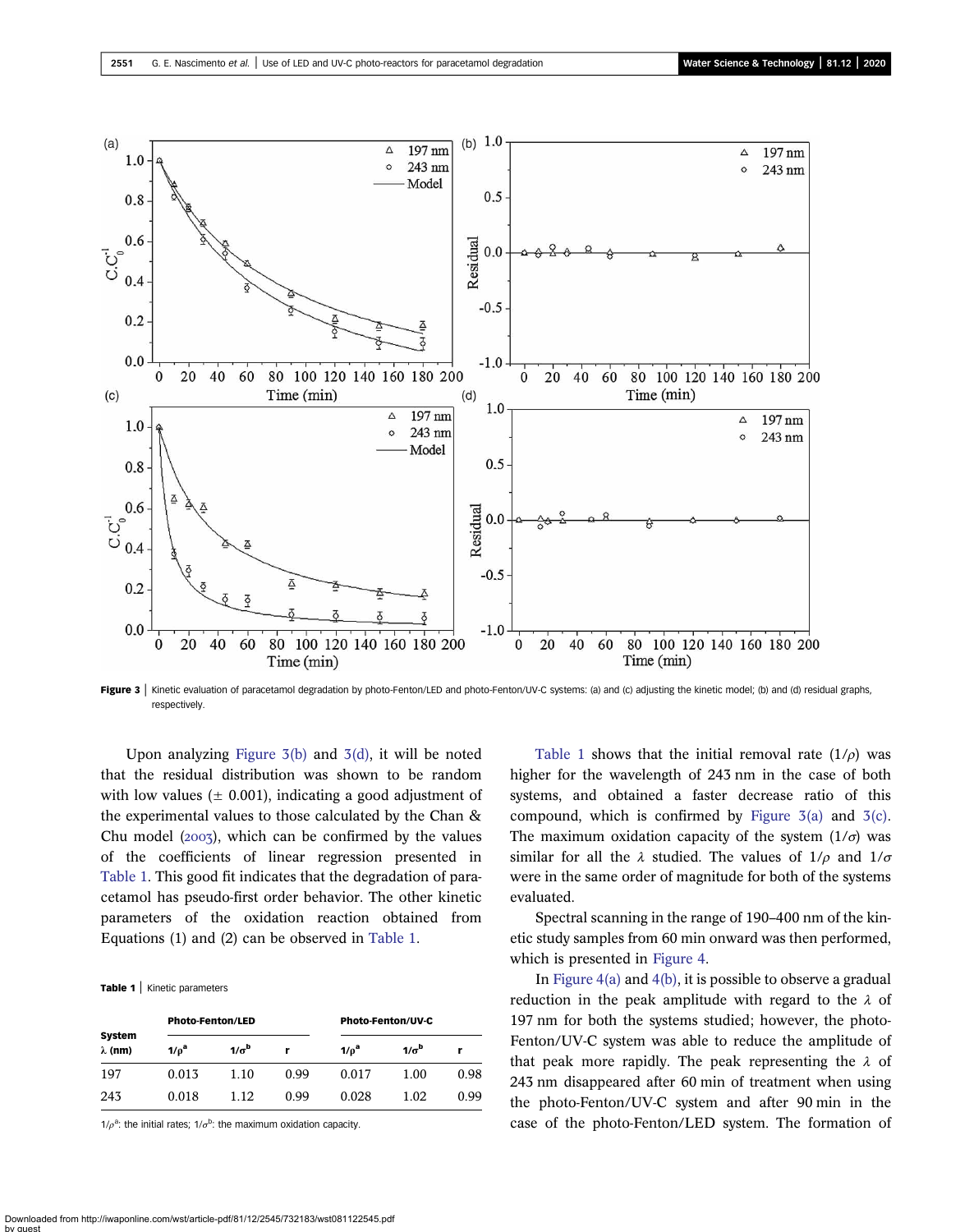<span id="page-7-0"></span>

Figure 4 | Spectral monitoring of kinetics degradation by systems: (a) photo-Fenton/LED and (b) photo-Fenton/UV-C.

new peaks was not identified by the spectrophotometry UV-Vis technique for the wavelength range studied. At the end of each treatment, the concentration of residual hydrogen peroxide was, therefore, analyzed and the result found was in the range of 0.5–2 mg $\text{L}^{-1}$ , showing that almost all of the hydrogen peroxide was consumed during the reaction.

The chromatograms obtained for the paracetamol solution  $(10.0 \text{ mg} \cdot \text{L}^{-1})$  before and after treatments using the photo-Fenton/UV-C and photo-Fenton/LED systems are shown in [Figure 5](#page-8-0).

The retention time for the paracetamol (Figure  $5(a)$ ) was similar to that found in literature ([Jallouli](#page-12-0) *et al.* 2017), which allows confirmation of the identification of the compound.

With regard to the photo-Fenton/LED system, [Figure 5\(b\)](#page-8-0) shows a significant reduction in peak intensity after 60 min of treatment, which corroborates the result obtained by spectral monitoring using UV-Vis spectrophotometry, shown in Figure 4. The formation of a peak at the retention time of approximately 11.3 min can be further verified in [Figure 5\(b\).](#page-8-0) However, after 120 min of treatment ([Figure 5\(c\)](#page-8-0) and [5\(d\),](#page-8-0) this peak was not observed. Peak area reductions of 79.3%, 88.8% and 90.6% were obtained after 60, 120 and 180 min, respectively.

An analysis of Figure  $5(e)$ – $5(g)$ , for the photo-Fenton/ UV-C system, shows that the peaks disappeared after 60 min of treatment. As described by [Slamani](#page-13-0) et al.  $(2018)$ , the paracetamol  $(C_8H_9NO_2)$  degradation process via the photo-Fenton process occurs in three stages until it reaches complete mineralization, as can be seen in Equation (5).

$$
C_8H_9NO_2 + H_2O_2 \xrightarrow{Fe+hu} A + B + CH_3NO \xrightarrow{+OH} C \xrightarrow{+OH} D \xrightarrow{+OH} CO_2 + H_2O (5)
$$

in which:

 $A = C_6H_6O_2$  (hydroquinone, resorcinol, catecholposition isomers)

 $B = C_6H_4N_2O_5$  (2,4 dinitrophenol)  $C = C_6H_4O_2$  (para-benzoquinone)

$$
D = \begin{cases} C_2H_2O_4 \ (oxalic \ acid) \\ C_4H_4O_4 \ (fumaric \ acid) \\ C_2H_4O_2 \ (acetic \ acid) \\ CH_2O_2 \ (metanoic \ acid) \\ C_2H_2O_5 \ (ketomalonic) \end{cases}
$$

### Toxicity study

## Seed toxicity

The toxicity of the solutions before and after submission to the two systems was evaluated as regards Lactuca sativa seeds. This was done by counting the number of seeds that germinated and their root growth, and by calculating the relative growth (RGI) and germination (GI) indices. The obtained results are set out in [Table 2](#page-9-0).

An analysis of [Table 2](#page-9-0) shows that the germination and the root growth of the seeds for the solution after the treatment were higher than for the solution before the treatment. Similar behavior was observed for GI and RGI. The solutions after the treatments had an RGI greater than 0.80, which, according to [Young](#page-13-0) et al. ( $20I2$ ), does not show growth inhibition. It was also found that the best results were obtained when employing the photo-Fenton/ LED system.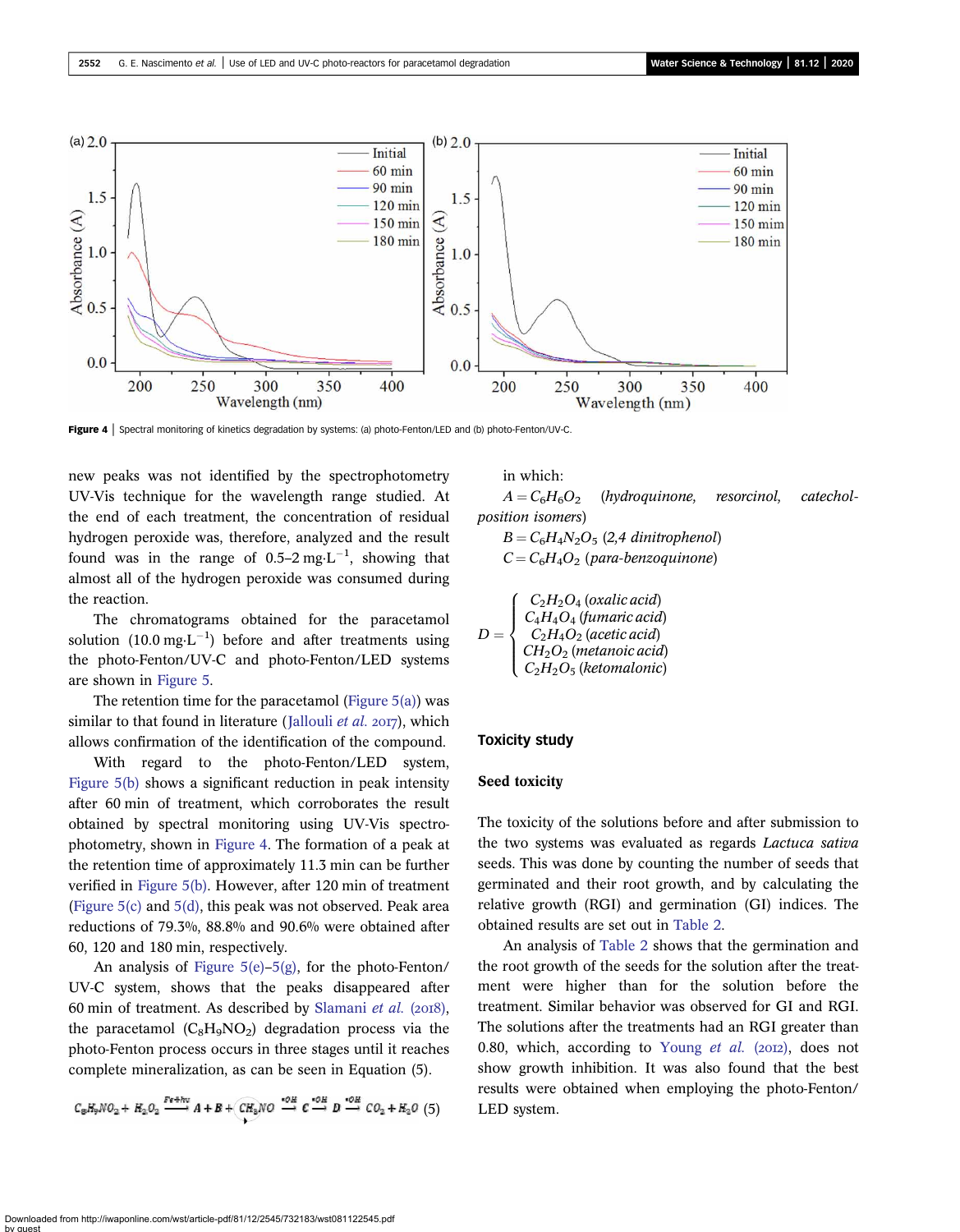<span id="page-8-0"></span>

Figure 5 | Chromatograms of the paracetamol solution: (a) before treatment; after photo-Fenton/LED: (b) 60 min, (c) 120 min and (d) after 180 min; after photo-Fenton/UV-C: (e) 60 min, (f) 120 min and (g) 180 min.

When assessing the toxicity of an aqueous solution containing ketoprofen, tenoxicam and meloxicam submitted to the photo-Fenton process, [Santos](#page-13-0) et al. (2020) observed that solutions after treatment negatively influenced the growth of Veneranda lettuce seeds.

### Bacterial toxicity

The results of the mean and standard deviation (SD) of the bacterial activity of the samples for  $OD_{600}$  after 24 hours of incubation are shown in [Table 3.](#page-9-0)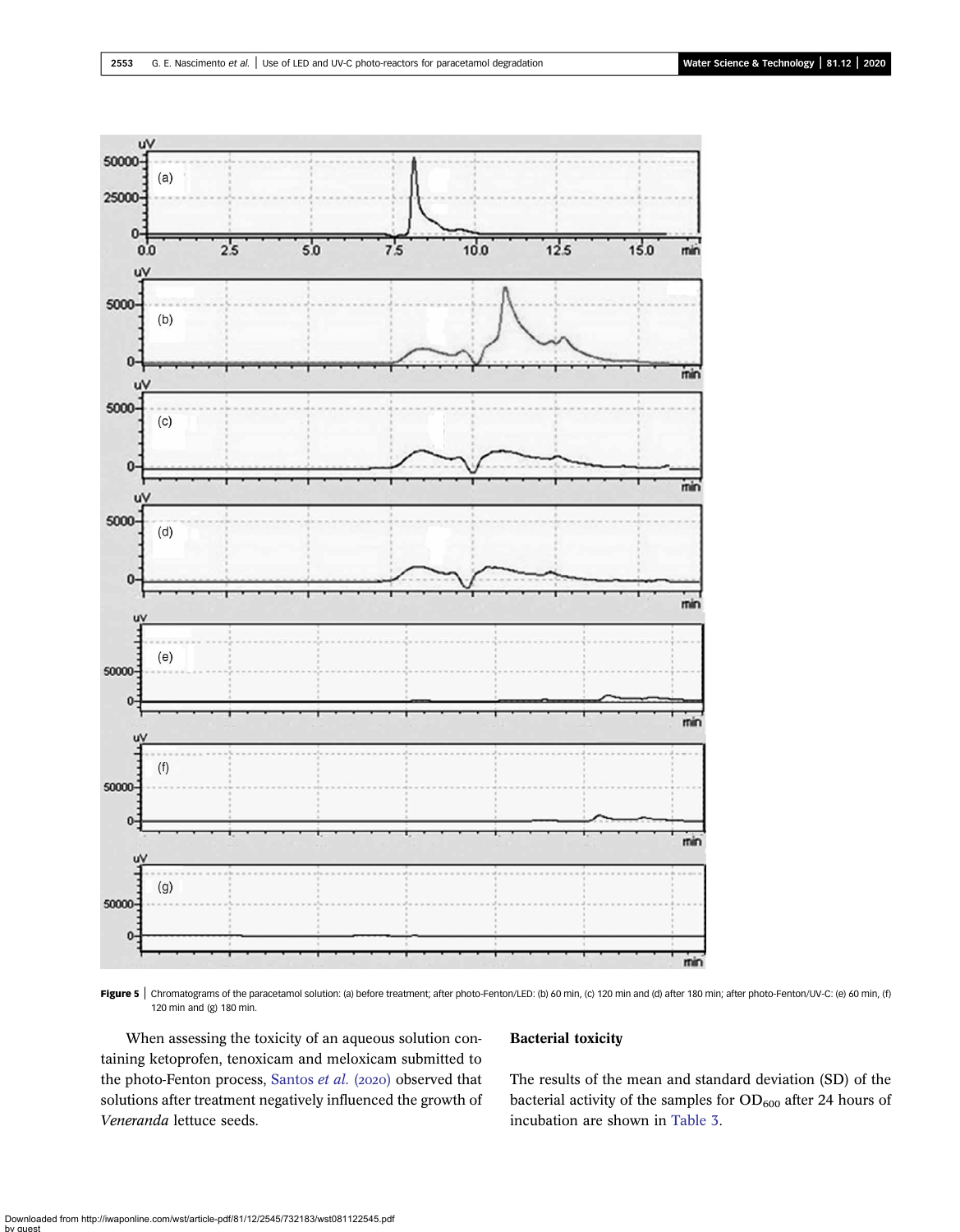<span id="page-9-0"></span>

| Sample                           | <b>Average of the seeds</b><br>that germinated | Root growth<br>Mean $\pm$ SD <sup>c</sup> (cm) RGI | GI $(%)$    |
|----------------------------------|------------------------------------------------|----------------------------------------------------|-------------|
| Negative control $9.67 \pm 0.58$ |                                                | $5.95 \pm 0.92$                                    | 1.00 100.00 |
| SBT <sup>a</sup>                 | $4.67 \pm 1.51$                                | $2.40 \pm 1.19$                                    | 0.40 19.47  |
| $SATb$ (LED)                     | $9.43 \pm 0.58$                                | $5.27 + 0.70$                                      | 0.90 90.29  |
| $SATb$ (UV-C)                    | $8.33 \pm 0.58$                                | $3.63 \pm 1.20$                                    | 0.81 72.64  |

SBT<sup>a</sup>, solution before treatment; SAT<sup>b</sup>, solution after treatment; SD<sup>c</sup>, standard deviation.

Table 3 | Results of bacterial toxicity using Escherichia coli and Salmonella enteritidis bacteria for the two systems

|                  | Mean $\pm$ SD <sup>c</sup> (OD <sub>600</sub> ) |                        |  |  |
|------------------|-------------------------------------------------|------------------------|--|--|
| <b>Samples</b>   | <b>Escherichia coli</b>                         | Salmonella enteritidis |  |  |
| Negative control | $0.14 \pm 0.05$                                 | $0.29 + 0.01$          |  |  |
| $SBT^a$          | $0.16 \pm 0.01$                                 | $0.175 + 0.002$        |  |  |
| $SATb$ (LED)     | $0.18 \pm 0.05$                                 | $0.156 + 0.009$        |  |  |
| $SATb$ (UV-C)    | $0.19 + 0.04$                                   | $0.105 + 0.006$        |  |  |

SBT<sup>a</sup>, solution before treatment; SAT<sup>b</sup>, solution after treatment; SD<sup>c</sup>, standard deviation.

An analysis of Table 3 shows that, according to the  $OD_{600}$  values, the bacterial growth of Escherichia coli strains had values higher than those of the negative control for solutions before and after treatment. This result indicates that there was no inhibition of growth of this bacterium in the case of either of the two systems studied. With regard to the bacterial strains of Salmonella enteritidis, growth inhibition was observed for the samples before and after treatment, because they had lower bacterial growth values than the negative control for both systems studied. This bacterium was, therefore, sensitive to the samples evaluated.

These same bacteria (Escherichia coli and Salmonella enteritidis) were used by [Santana](#page-13-0) et al.  $(2019)$  to evaluate the toxicity of clozapine drug-containing solutions before and after treatment with photocatalytic oxidation using supported TiO2. The results of the toxicological tests showed growth inhibition for all the samples, indicating that the products generated by the reaction were more toxic than the original compound.

### Complementary analyses

The results of the physicochemical analysis of the solutions before and after the treatments using both systems are presented in Table 4.

**Table 4** | Results of the physicochemical analysis

| <b>Parameters</b>                               | <b>Before</b><br>treatment | After treatment After treatment<br>(LED) | (UV C) |
|-------------------------------------------------|----------------------------|------------------------------------------|--------|
| Conductivity ( $\mu$ S.cm <sup>-1</sup> ) 11.70 |                            | 653                                      | 598    |
| DO (mg $O_2.L^{-1}$ )                           | 6.0                        | 5.98                                     | 5.86   |
| COD (mg $O_2.L^{-1}$ )                          | 23.8                       | 4.95                                     | 5.23   |
| BOD (mg $O_2.L^{-1}$ )                          | < 2.0                      | < 2.0                                    | < 2.0  |

According to Table 4, the conductivity increased significantly after the treatments, which may be related to the degradation of the drug molecule, which leads to an increase in organic and inorganic ions in the solution. Dissolved oxygen (DO) remained constant after the treatments, since the processes had no aeration system. The BOD of all the samples was below the method quantification limit. It was also observed that there was a reduction in COD values for both treatments, demonstrating a reduction in the amount of non-biodegradable organic matter present in the solution.

# Empirical mathematical model to predict paracetamol degradation

The effect estimates obtained after employing a two-way ANOVA analysis for paracetamol degradation using the photo-Fenton/UV-C and photo-Fenton/LED systems with a confidence interval of 95% are shown in supplementary material (Table S2).

The results indicate a good fit of the experimental data to the model according to the high values of  $\mathbb{R}^2$  and the low values of MS pure error for both  $\lambda$  (197 and 243 nm) when using the two systems. The effects [Fe] (Q), pH (Q) and Time (Q) were a linear combination of other effects and were not estimated for either  $\lambda$  at a confidence interval of 95%.

Considering that the best paracetamol degradation result for the photo-Fenton/UV-C system was obtained using the lowest pH  $(3.5)$  and according to Feng [et al.](#page-12-0)  $(2017)$ , better results are obtained for the Fenton processes at this pH, so it was decided to keep the pH constant at 3.5 and to evaluate the lamp power variable for the photo-Fenton/LED system.

In the case of both systems, the main effects  $[H_2O_2]$  (Q) (negative) and Time (L) (positive) made the greatest contributions to paracetamol degradation, at both 197 nm and at 243 nm. The negative effect of  $[H_2O_2]$  (Q) may possibly be attributed to the fact that, according to [Araújo](#page-12-0) et al.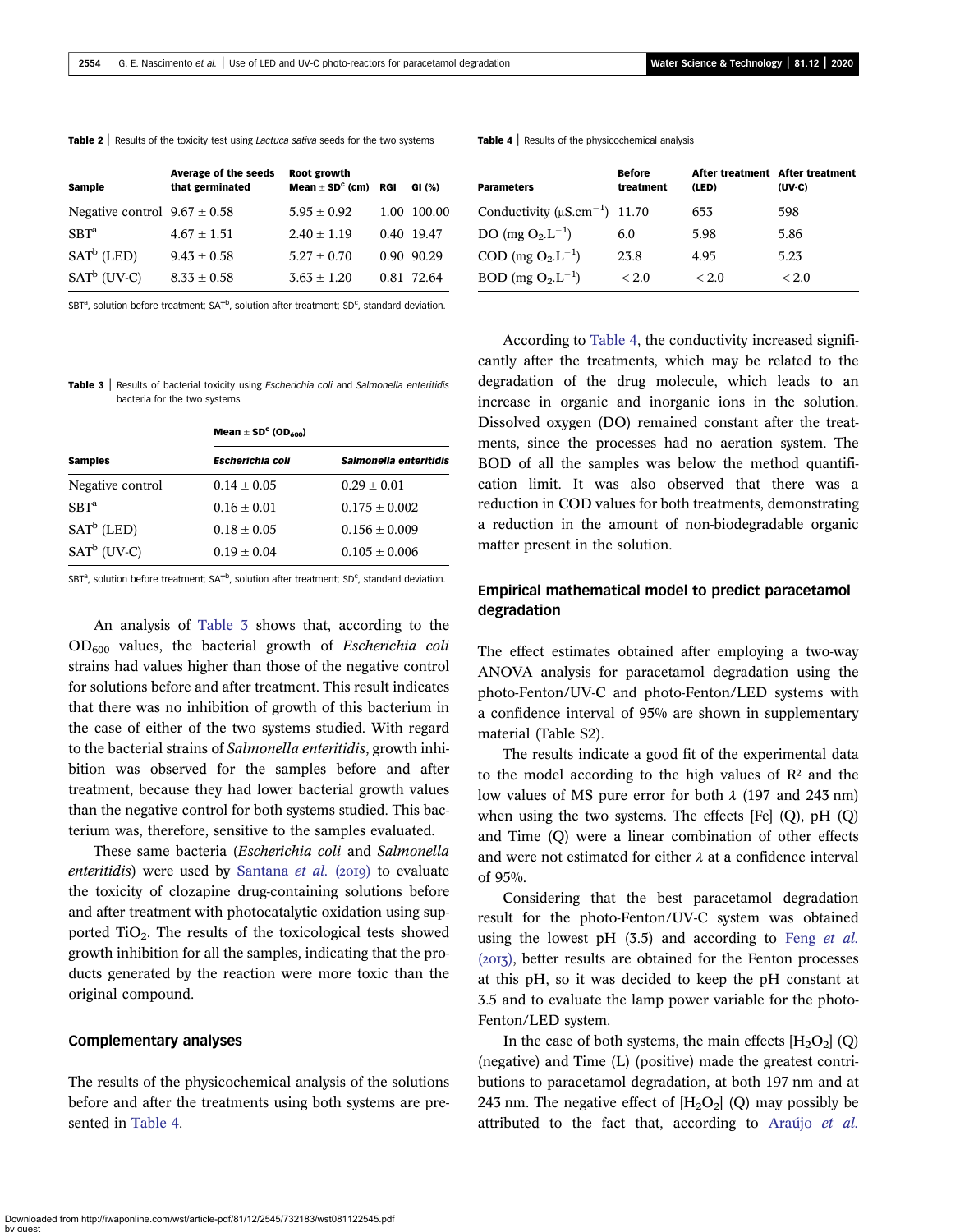$(2006)$ , when present in excess in the reaction, this reagent can act as a quench of the hydroxyl radicals, thus disfavoring the reactions of degradation of the compound and the organic matter. However, the positive effect of Time (L) is related to the fact that the longer the exposure time to the higher radiation, the higher the percentage of degradation obtained.

According to the *p*-value  $\leq 0.05$  for the photo-Fenton/ UV-C system, the effects [Fe] (L) and  $[H_2O_2]$  (L) by pH (L) for 197 nm;  $[H_2O_2]$  (L) by [Fe] (L) and  $[H_2O_2]$  (L) by pH (L) for 243 nm were not significant at a confidence interval of 95%, and were, therefore, discarded from the model. With regard to the photo-Fenton/LED system, all the effects were significant within a confidence interval of 95% for both  $\lambda$ . This sequence allowed us to determine the desirability of the effects and percentage of the models for each wavelength, as shown in Figure 6.

In the case of the photo-Fenton/UV-C system, the results indicated a maximum percentage of desirability of the model from 69.70% to 197 nm and 90.76% to 243 nm. Upon considering all the effects, the average desirability of 82% was obtained for the  $\lambda$  of 197 nm under the conditions:  $[H_2O_2] = 40$  mg·L<sup>-1</sup>; [Fe] = 0.75 mg·L<sup>-1</sup>; pH = 4.5; Time = 60 min. In the case of 243 nm, the average desirability was 73% under the same conditions. The results obtained using the photo-Fenton/LED system showed a maximum percentage of desirability of the model of 77.09% and 90.52% for 197 and 243 nm, respectively. With regard to the  $\lambda$  of 197 nm, the average desirability obtained was 78% under the conditions:  $[H_2O_2] = 40$  mg·L<sup>-1</sup>;  $[Fe] = 0.75$  $mg \cdot L^{-1}$ ; Time = 60 min and Power = 20 W. In the case of 243 nm, this average desirability was 73% under the same conditions.

The contribution of the effect of  $[H_2O_2]$  was parabolic for both systems (with a maximum of around  $40 \text{ mg} \cdot \text{L}^{-1}$ ). The contribution of [Fe] to the degradation did not change for the photo-Fenton/UV-C system, while it increased for the photo-Fenton/LED system. The contribution of the effect of Time was found to increase for both systems. Finally, the contributions of the effects of pH



Figure 6 | Desirability and percentage of the model for 197 and 243 nm using photo-Fenton/UV-C and photo-Fenton/LED systems.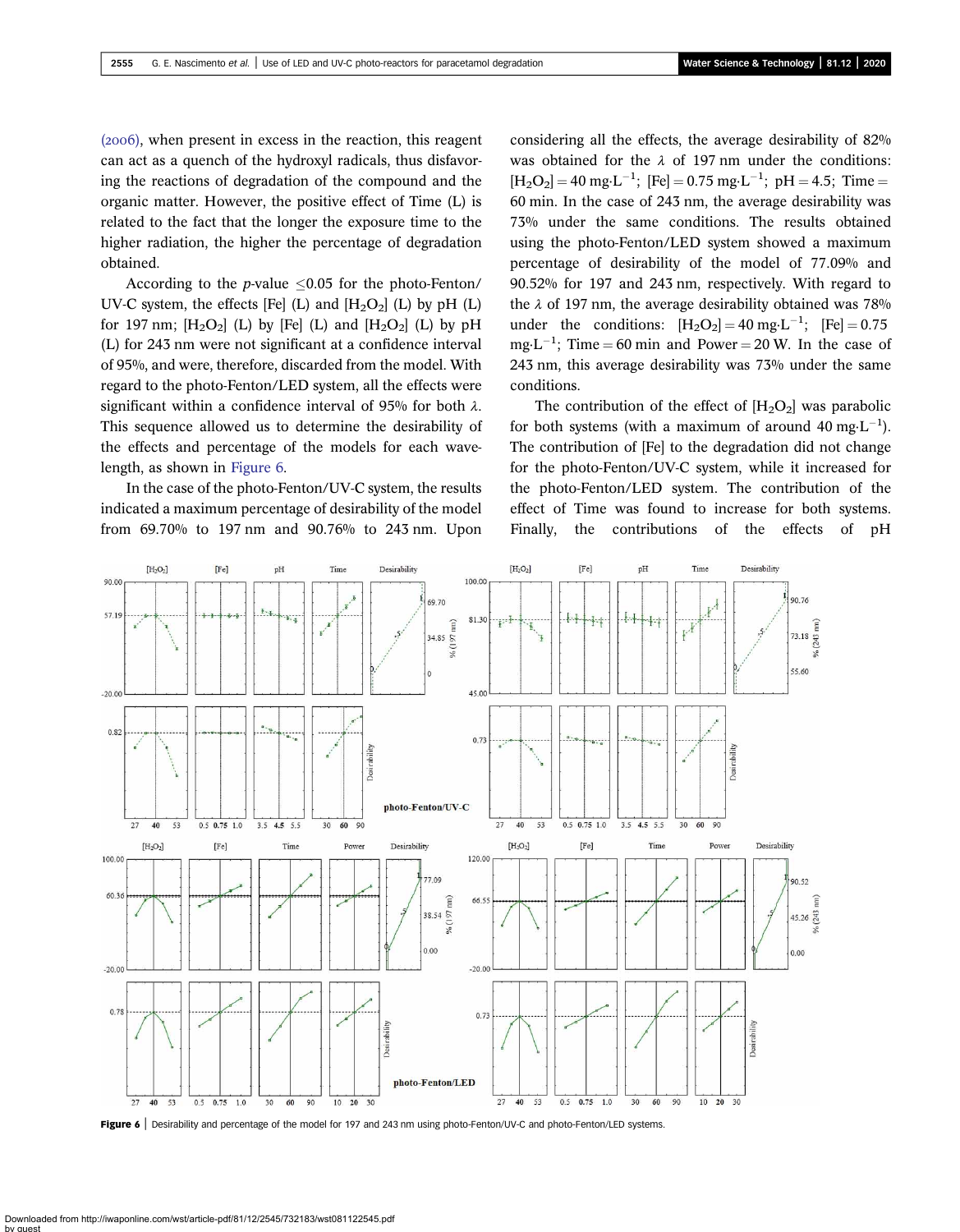(photo-Fenton/UV-C system) and Power (photo-Fenton/ LED system) decreased and increased, respectively.

In order to simplify the prediction of paracetamol degradation in terms of the effects evaluated, and based on the behavior of the observed desirability, the empirical models presented in Equations (6) and (7) were proposed for the photo-Fenton/UV-C and photo-Fenton/LED systems, respectively. In these equations, the parabolic behavior of the  $[H_2O_2]$  effect generated a quadratic term, and the increasing (Time, Power and [Fe]) and constant ([Fe]) behaviors provided positive terms. The contribution of the pH effect (decreasing) generated an inversely proportional term.

$$
Degradation(\%) = \frac{A*[H_2O_2]^2*[Fe]*Time}{pH} + B \tag{6}
$$

$$
Degradation(\%) = A*[H_2O_2]^2*[Fe]*Time*Power + B \qquad (7)
$$

in which:  $t$  (min) is the time and  $A$  and  $B$  are the constants of the model.

The adjustment of the experimental data for the  $\lambda$  of 197 and 243 nm to the models (least squares as a loss function) at a confidence interval of 95%, resulted in unsatisfactory predictions. Another empirical model was subsequently proposed, according to Equations (8) and (9), for the photo-Fenton/UV-C and photo-Fenton/LED systems, respectively.

$$
Degradation(\%) = A*[H_2O_2]^{k1}*[Fe]^{k2} * pH^{k3} * Time^{k4} + B
$$
\n(8)

Degradation(%) =  $A*[H_2O_2]^{k1}*[Fe]^{k2} * Time^{k3} * Power^{k4} + B$ (9)

Table 5 | Fit of experimental data to proposed models

Photo-Fenton/LED

in which: A, B and ki  $(i = 1, 2, 3, 4)$  are the constants of the models.

The values of the fit constants of the models (Equations (8) and (9)), when considering least squares as a loss function at a confidence interval of 95%, are shown in Table 5.

The results in Table 5 indicate a good fit of the experimental data to the proposed models. The orders of magnitude observed for parameters A and B were significantly different in the case of the two  $\lambda$ . However, despite being simpler and obtaining satisfactory results, it should be emphasized that the use of the model for the photo-Fenton/UV-C system was restricted to the levels of  $27.0 \text{ mg}\cdot L^{-1} \leq [H_2O_2] \leq 53.0 \text{ mg}\cdot L^{-1}; \quad 0.5 \text{ mg}\cdot L^{-1} \leq [Fe] \leq$ 1.0 mg·L<sup>-1</sup>;  $3 \leq pH \leq 6$  and  $30 \text{ min} \leq Time \leq 90 \text{ min}$ . In the case of the photo-Fenton/LED system, it was restricted to the levels of 27.0 mg $\text{L}^{-1} \leq [H_2O_2] \leq 53.0 \text{ mg}\cdot\text{L}^{-1}$ ; 0.5  $mg \cdot L^{-1} \leq [Fe] \leq 1.0 \text{ mg} \cdot L^{-1};$  30 min  $\leq$  Time  $\leq$  90 min and  $10 W <$  Power  $<$  30 W.

# **CONCLUSION**

The photo-Fenton process combined with LED and UV-C radiation was more efficient when compared to photo-peroxidation for paracetamol degradation, under the conditions studied. The data obtained from the kinetic study of the two systems were well represented by the Chan and Chu model, with percentages of degradations greater than 81 and 91% (λ of 197 and 243 nm, respectively). No toxicity of the samples was observed when using Lactuca sativa seeds or strains of the bacterium Escherichia coli in the case of either of the systems. The Salmonella enteritidis bacterium strains were sensitive to the samples

| $\lambda$ (nm) | Values of the constants + standard error     |               |                    |                   |                    |                   |                |
|----------------|----------------------------------------------|---------------|--------------------|-------------------|--------------------|-------------------|----------------|
|                | A                                            | в             | $\mathbf{k}_1$     | $k_{2}$           | $\mathbf{k}_3$     | $k_a$             | $\mathbb{R}^2$ |
| 197            | $67 \pm 17$                                  | $-146 \pm 23$ | $-0.047 \pm 0.008$ | $0.17 \pm 0.02$   | $0.23 \pm 0.03$    | $0.11 \pm 0.01$   | 0.93           |
| 243            | $18 \pm 5$                                   | $-101 \pm 13$ | $-0.017 \pm 0.009$ | $0.23 \pm 0.02$   | $0.40 \pm 0.04$    | $0.19 \pm 0.01$   | 0.91           |
|                | <b>Photo-Fenton/UV-C</b>                     |               |                    |                   |                    |                   |                |
| $\lambda$ (nm) | Values of the constants $\pm$ standard error |               |                    |                   |                    |                   |                |
|                | A                                            | в             | $k_1$              | $k_{2}$           | $\mathbf{k}_3$     | $k_a$             | $\mathbb{R}^2$ |
| 197            | $706 \pm 65$                                 | $-662 \pm 65$ | $-0.014 \pm 0.005$ | $0.001 \pm 0.000$ | $-0.028 \pm 0.004$ | $0.046 \pm 0.006$ | 0.92           |
| 243            | $53 \pm 27$                                  | $5 \pm 3$     | $-0.11 \pm 0.05$   | $-0.06 \pm 0.02$  | $-0.07 \pm 0.03$   | $0.20 \pm 0.08$   | 0.90           |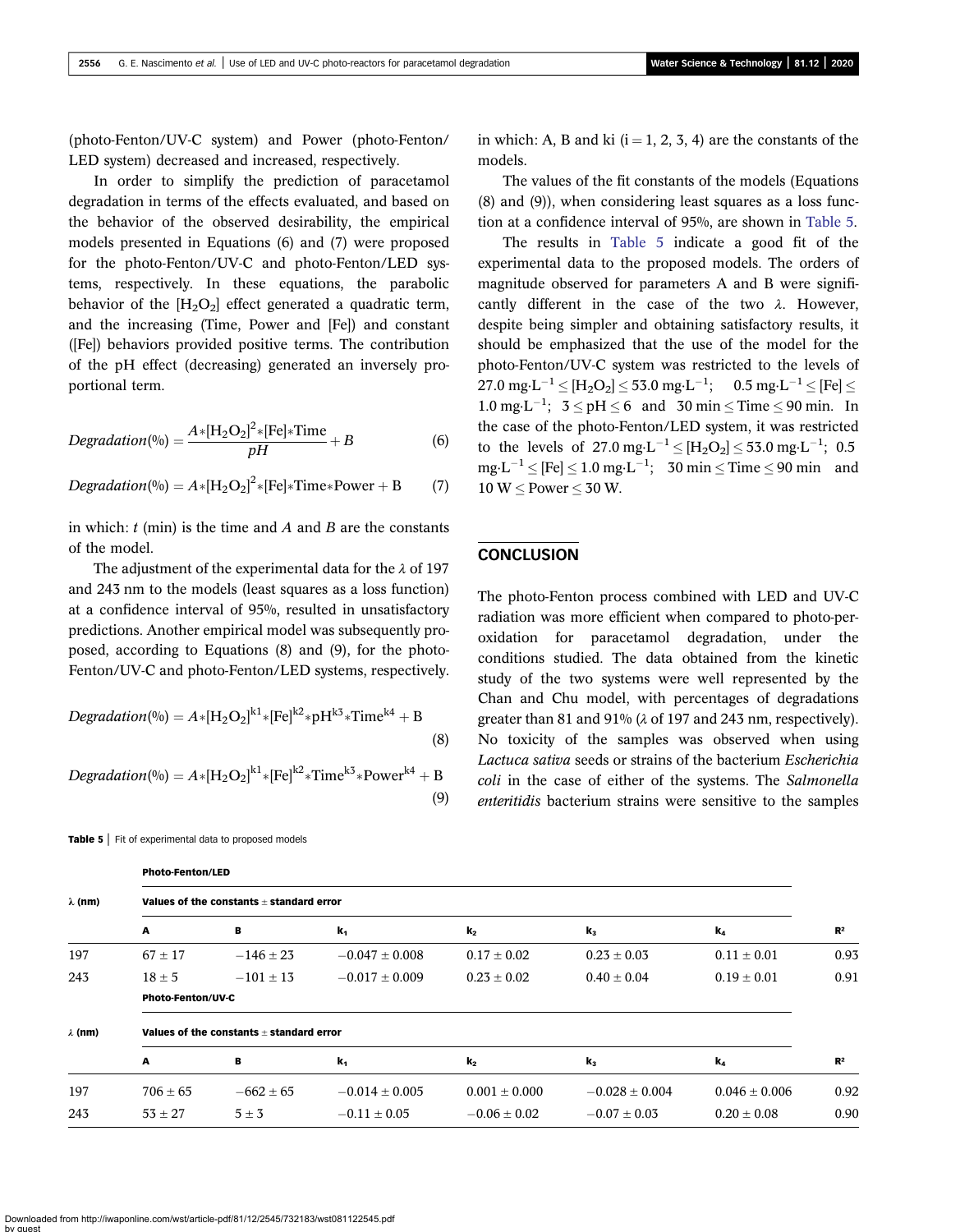<span id="page-12-0"></span>before and after treatments. The empirical mathematical models proposed in this study were able to predict paracetamol degradation. These models could, therefore, be used to predict percentages of degradation in other studies as a function of the variables studied, using the same levels assessed. Both systems can, therefore, be considered viable treatments for paracetamol degradation, under the conditions studied. It is important to stress that the total power of the LED photo-reactor is three times lower than that of the UV-C photo-reactor, thus demonstrating the potential of LED radiation.

# ACKNOWLEDGEMENTS

The authors would like to thank the Laboratory of Protein Biochemistry at the Universidade Federal de Pernambuco, Coordenação de Aperfeiçoamento de Pessoal de Nível Superior (CAPES), Fundação de Amparo a Ciência e Tecnologia de Pernambuco (FACEPE), Fundação de Apoio ao Desenvolvimento da Universidade Federal de Pernambuco (FADE/UFPE) and Núcleo de Química Analítica Avançada de Pernambuco-NUQAAPE (FACEPE, processo APQ-0346- 1.06/14).

# DATA AVAILABILITY STATEMENT

All relevant data are included in the paper or its Supplementary Information.

# **REFERENCES**

- APHA 2012 Standard Methods for the Examination of Water and Wastewater, 22nd edn. American Public Heath Association, Washington, DC.
- Araújo, F. V. F., Yokoyama, L. & Teixeira, L. A. C. 2006 [Color](http://dx.doi.org/10.1590/S0100-40422006000100003) removal in reactive dye solutions by  $UV/H<sub>2</sub>O<sub>2</sub>$  [oxidation](http://dx.doi.org/10.1590/S0100-40422006000100003). Quim. Nova 29, 11–14. http://dx.doi.org/10.1590/S0100- 40422006000100003.
- Beek, T. A. D., Weber, F.-A., Bergmann, A., Hickmann, S., Ebert, I., Hein, A. & Kuster, A. 2016 [Pharmaceuticals in the](http://dx.doi.org/10.1002/etc.3339) environment – [global occurrences and perspectives](http://dx.doi.org/10.1002/etc.3339). Environ. Toxicol. Chem. 35, 823–835. https://doi.org/10.1002/etc.3339.
- Cabrera Reina, A., Santos-Juanes, L., García Sánchez, J. L., Casas López, J. L., Maldonado Rubio, M. I., Li Puma, G. & Sánchez Pérez, J. A. 2015 [Modelling the photo-Fenton oxidation of the](http://dx.doi.org/10.1016/j.apcatb.2014.11.023) [pharmaceutical paracetamol in water including the effect of](http://dx.doi.org/10.1016/j.apcatb.2014.11.023) [photon absorption \(VRPA\)](http://dx.doi.org/10.1016/j.apcatb.2014.11.023). Appl. Catal. B 166–167, 295–301. https://doi.org/10.1016/j.apcatb.2014.11.023.
- Chan, K. H. & Chu, W. 2003 [Modeling the reaction kinetics of](http://dx.doi.org/10.1016/S0045-6535(02)00812-3) Fenton'[s process on the removal of atrazine.](http://dx.doi.org/10.1016/S0045-6535(02)00812-3) Chemosphere 51, 305–311. https://doi.org/10.1016/S0045-6535(02)00812-3.
- Comber, S., Gardner, M., Sörme, P., Leverett, D. & Ellor, B. [Active pharmaceutical ingredients entering the aquatic](http://dx.doi.org/10.1016/j.scitotenv.2017.09.101) [environment from wastewater treatment works: a cause for](http://dx.doi.org/10.1016/j.scitotenv.2017.09.101) [concern?](http://dx.doi.org/10.1016/j.scitotenv.2017.09.101) Sci. Total Environ. 613-614, 538-547. https://doi. org/10.1016/j.scitotenv.2017.09.101.
- Crittenden, J. C., Trussel, R. R., Hand, D. W., Howe, K. J. & Tchobanoglous, G. 2012 MWH's Water Treatment: Principles and Design. John Wiley & Sons, New Jersey, USA.
- Feier, B., Florea, A., Cristea, C. & Sandulescu, R. [Electrochemical detection and removal of pharmaceuticals](http://dx.doi.org/10.1016/j.coelec.2018.06.012) [in wastewaters](http://dx.doi.org/10.1016/j.coelec.2018.06.012). Curr. Opin. Electrochem. 11, 1–11. https:// doi.org/10.1016/j.coelec.2018.06.012.
- Feng, L., Hullebusch, E. D. V., Rodrigo, M. A., Esposito, G. & Oturan, M. A. 2013 [Removal of residual anti-inflammatory and analgesic](http://dx.doi.org/10.1016/j.cej.2013.05.061) [pharmaceuticals from aqueous systems by electrochemical](http://dx.doi.org/10.1016/j.cej.2013.05.061) [advanced oxidation processes: a review](http://dx.doi.org/10.1016/j.cej.2013.05.061). Chem. Eng. J. 228, 944–964. https://doi.org/10.1016/j.cej.2013.05.061.
- Jallouli, N., Elghniji, K., Trabelsi, H. & Ksibi, M. Photocatalytic degradation of paracetamol on TiO<sub>2</sub> nanoparticles and TiO<sub>2</sub>/cellulosic fiber under UV and [sunlight irradiation.](http://dx.doi.org/10.1016/j.arabjc.2014.03.014) Arab. J. Chem. 10, S3640–S3645. https:// doi.org/10.1016/j.arabjc.2014.03.014.
- Kanakaraju, D., Glass, B. D. & Oelgemoller, M. 2018 [Advanced](http://dx.doi.org/10.1016/j.jenvman.2018.04.103) [oxidation process-mediated removal of pharmaceuticals from](http://dx.doi.org/10.1016/j.jenvman.2018.04.103) [water: a review.](http://dx.doi.org/10.1016/j.jenvman.2018.04.103) J. Environ. Manage. 219, 189–207. https:// doi.org/10.1016/j.jenvman.2018.04.103.
- Katic, V., Santos, P. L., Gabriel, J. G., Salomão, A. A. & Bonacin, J. A. 2018 [Assembly of low-cost lab-made photoreactor for](http://dx.doi.org/10.21577/0100-4042.20170123) [preparation of nanomaterials](http://dx.doi.org/10.21577/0100-4042.20170123). Quim. Nova 41, 105–109. https://doi.org/10.21577/0100-4042.20170123.
- Khan, A. A. & Tahir, M. 2019 [Recent advancements in engineering](http://dx.doi.org/10.1016/j.jcou.2018.12.008) [approach towards design of photoreactors for selective](http://dx.doi.org/10.1016/j.jcou.2018.12.008) photocatalytic  $CO_2$  [reduction to renewable fuels](http://dx.doi.org/10.1016/j.jcou.2018.12.008). *J.*  $CO_2$  *Util.* 29, 205–239. https://doi.org/10.1016/j.jcou.2018.12.008.
- Kowalska, K., Maniakova, G., Carotenuto, M., Sacco, O., Vaiano, V., Lofrano, G. & Rizzo, L. 2020 [Removal of carbamazepine,](http://dx.doi.org/10.1016/j.chemosphere.2019.124665) [diclofenac and trimethoprim by solar driven advanced](http://dx.doi.org/10.1016/j.chemosphere.2019.124665) [oxidation processes in a compound triangular collector-based](http://dx.doi.org/10.1016/j.chemosphere.2019.124665) [reactor: a comparison between homogeneous and](http://dx.doi.org/10.1016/j.chemosphere.2019.124665) [heterogeneous processes.](http://dx.doi.org/10.1016/j.chemosphere.2019.124665) Chemosphere 238, 124665. https:// doi.org/10.1016/j.chemosphere.2019.124665.
- Lee, Y., Gerrity, D., Lee, M., Gamage, S., Pisarenko, A., Trenholm, R. A., Cononica, S., Snyder, S. A. & Von Gunten, U. [Organic contaminant abatement in reclaimed water by](http://dx.doi.org/10.1021/acs.est.5b04904) UV/H<sub>2</sub>O<sub>2</sub> and a combined process consisting of  $O<sub>3</sub>/H<sub>2</sub>O<sub>2</sub>$ followed by  $UV/H_2O_2$ : prediction of abatement efficiency, [energy consumption and byproduct formation.](http://dx.doi.org/10.1021/acs.est.5b04904) Environ. Sci. Technol. 50, 3809–3819. https://doi.org/10.1021/acs.est. 5b04904.
- Lessa, E. F., Nunes, M. L. & Fajardo, A. R. 2018 [Chitosan/waste](http://dx.doi.org/10.1016/j.carbpol.2018.02.018) [coffee-grounds composite: an efficient and eco-friendly](http://dx.doi.org/10.1016/j.carbpol.2018.02.018) [adsorbent for removal of pharmaceutical contaminants from](http://dx.doi.org/10.1016/j.carbpol.2018.02.018) [water](http://dx.doi.org/10.1016/j.carbpol.2018.02.018). Carbohydr. Polym. 189, 257–266. https://doi.org/10. 1016/j.carbpol.2018.02.018.